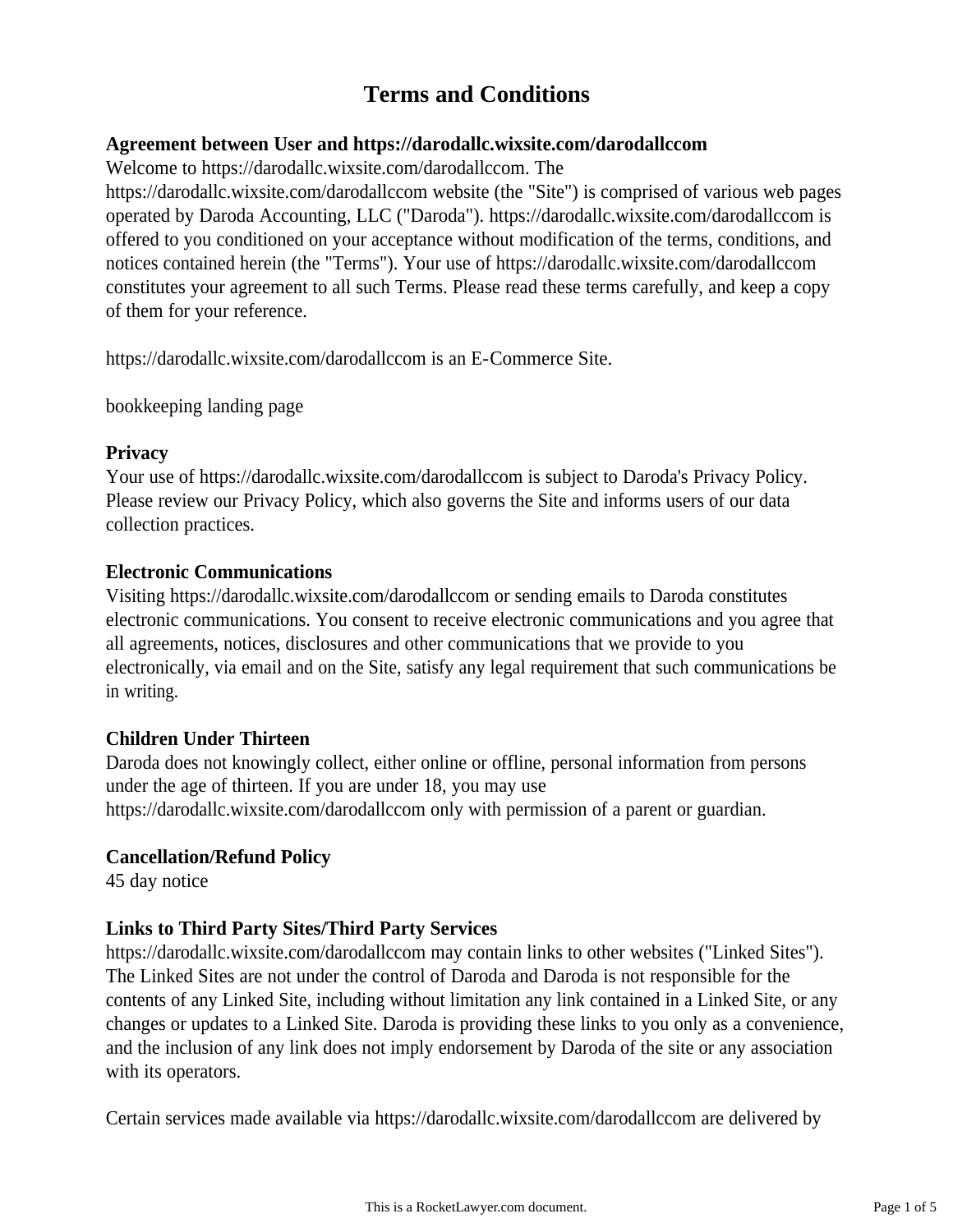third party sites and organizations. By using any product, service or functionality originating from the https://darodallc.wixsite.com/darodallccom domain, you hereby acknowledge and consent that Daroda may share such information and data with any third party with whom Daroda has a contractual relationship to provide the requested product, service or functionality on behalf of https://darodallc.wixsite.com/darodallccom users and customers.

#### **No Unlawful or Prohibited Use/Intellectual Property**

You are granted a non-exclusive, non-transferable, revocable license to access and use https://darodallc.wixsite.com/darodallccom strictly in accordance with these terms of use. As a condition of your use of the Site, you warrant to Daroda that you will not use the Site for any purpose that is unlawful or prohibited by these Terms. You may not use the Site in any manner which could damage, disable, overburden, or impair the Site or interfere with any other party's use and enjoyment of the Site. You may not obtain or attempt to obtain any materials or information through any means not intentionally made available or provided for through the Site.

All content included as part of the Service, such as text, graphics, logos, images, as well as the compilation thereof, and any software used on the Site, is the property of Daroda or its suppliers and protected by copyright and other laws that protect intellectual property and proprietary rights. You agree to observe and abide by all copyright and other proprietary notices, legends or other restrictions contained in any such content and will not make any changes thereto.

You will not modify, publish, transmit, reverse engineer, participate in the transfer or sale, create derivative works, or in any way exploit any of the content, in whole or in part, found on the Site. Daroda content is not for resale. Your use of the Site does not entitle you to make any unauthorized use of any protected content, and in particular you will not delete or alter any proprietary rights or attribution notices in any content. You will use protected content solely for your personal use, and will make no other use of the content without the express written permission of Daroda and the copyright owner. You agree that you do not acquire any ownership rights in any protected content. We do not grant you any licenses, express or implied, to the intellectual property of Daroda or our licensors except as expressly authorized by these Terms.

# **International Users**

The Service is controlled, operated and administered by Daroda from our offices within the USA. If you access the Service from a location outside the USA, you are responsible for compliance with all local laws. You agree that you will not use the Daroda Content accessed through https://darodallc.wixsite.com/darodallccom in any country or in any manner prohibited by any applicable laws, restrictions or regulations.

# **Indemnification**

You agree to indemnify, defend and hold harmless Daroda, its officers, directors, employees, agents and third parties, for any losses, costs, liabilities and expenses (including reasonable attorney's fees) relating to or arising out of your use of or inability to use the Site or services, any user postings made by you, your violation of any terms of this Agreement or your violation of any rights of a third party, or your violation of any applicable laws, rules or regulations. Daroda reserves the right, at its own cost, to assume the exclusive defense and control of any matter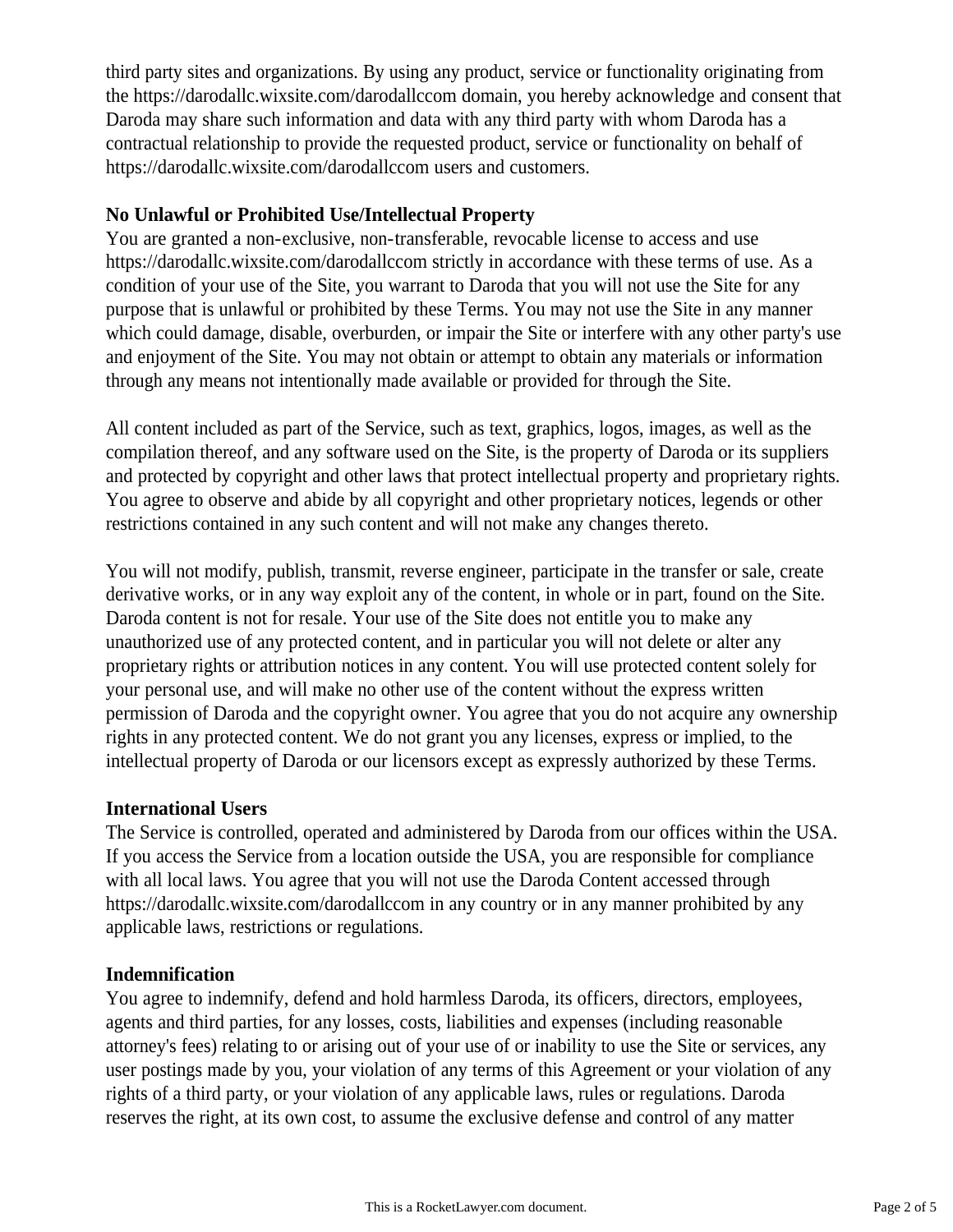otherwise subject to indemnification by you, in which event you will fully cooperate with Daroda in asserting any available defenses.

#### **Arbitration**

In the event the parties are not able to resolve any dispute between them arising out of or concerning these Terms and Conditions, or any provisions hereof, whether in contract, tort, or otherwise at law or in equity for damages or any other relief, then such dispute shall be resolved only by final and binding arbitration pursuant to the Federal Arbitration Act, conducted by a single neutral arbitrator and administered by the American Arbitration Association, or a similar arbitration service selected by the parties, in a location mutually agreed upon by the parties. The arbitrator's award shall be final, and judgment may be entered upon it in any court having jurisdiction. In the event that any legal or equitable action, proceeding or arbitration arises out of or concerns these Terms and Conditions, the prevailing party shall be entitled to recover its costs and reasonable attorney's fees. The parties agree to arbitrate all disputes and claims in regards to these Terms and Conditions or any disputes arising as a result of these Terms and Conditions, whether directly or indirectly, including Tort claims that are a result of these Terms and Conditions. The parties agree that the Federal Arbitration Act governs the interpretation and enforcement of this provision. The entire dispute, including the scope and enforceability of this arbitration provision shall be determined by the Arbitrator. This arbitration provision shall survive the termination of these Terms and Conditions.

# **Class Action Waiver**

Any arbitration under these Terms and Conditions will take place on an individual basis; class arbitrations and class/representative/collective actions are not permitted. THE PARTIES AGREE THAT A PARTY MAY BRING CLAIMS AGAINST THE OTHER ONLY IN EACH'S INDIVIDUAL CAPACITY, AND NOT AS A PLAINTIFF OR CLASS MEMBER IN ANY PUTATIVE CLASS, COLLECTIVE AND/ OR REPRESENTATIVE PROCEEDING, SUCH AS IN THE FORM OF A PRIVATE ATTORNEY GENERAL ACTION AGAINST THE OTHER. Further, unless both you and Daroda agree otherwise, the arbitrator may not consolidate more than one person's claims, and may not otherwise preside over any form of a representative or class proceeding.

# **Liability Disclaimer**

THE INFORMATION, SOFTWARE, PRODUCTS, AND SERVICES INCLUDED IN OR AVAILABLE THROUGH THE SITE MAY INCLUDE INACCURACIES OR TYPOGRAPHICAL ERRORS. CHANGES ARE PERIODICALLY ADDED TO THE INFORMATION HEREIN. DARODA ACCOUNTING, LLC AND/OR ITS SUPPLIERS MAY MAKE IMPROVEMENTS AND/OR CHANGES IN THE SITE AT ANY TIME.

DARODA ACCOUNTING, LLC AND/OR ITS SUPPLIERS MAKE NO REPRESENTATIONS ABOUT THE SUITABILITY, RELIABILITY, AVAILABILITY, TIMELINESS, AND ACCURACY OF THE INFORMATION, SOFTWARE, PRODUCTS, SERVICES AND RELATED GRAPHICS CONTAINED ON THE SITE FOR ANY PURPOSE. TO THE MAXIMUM EXTENT PERMITTED BY APPLICABLE LAW, ALL SUCH INFORMATION, SOFTWARE, PRODUCTS, SERVICES AND RELATED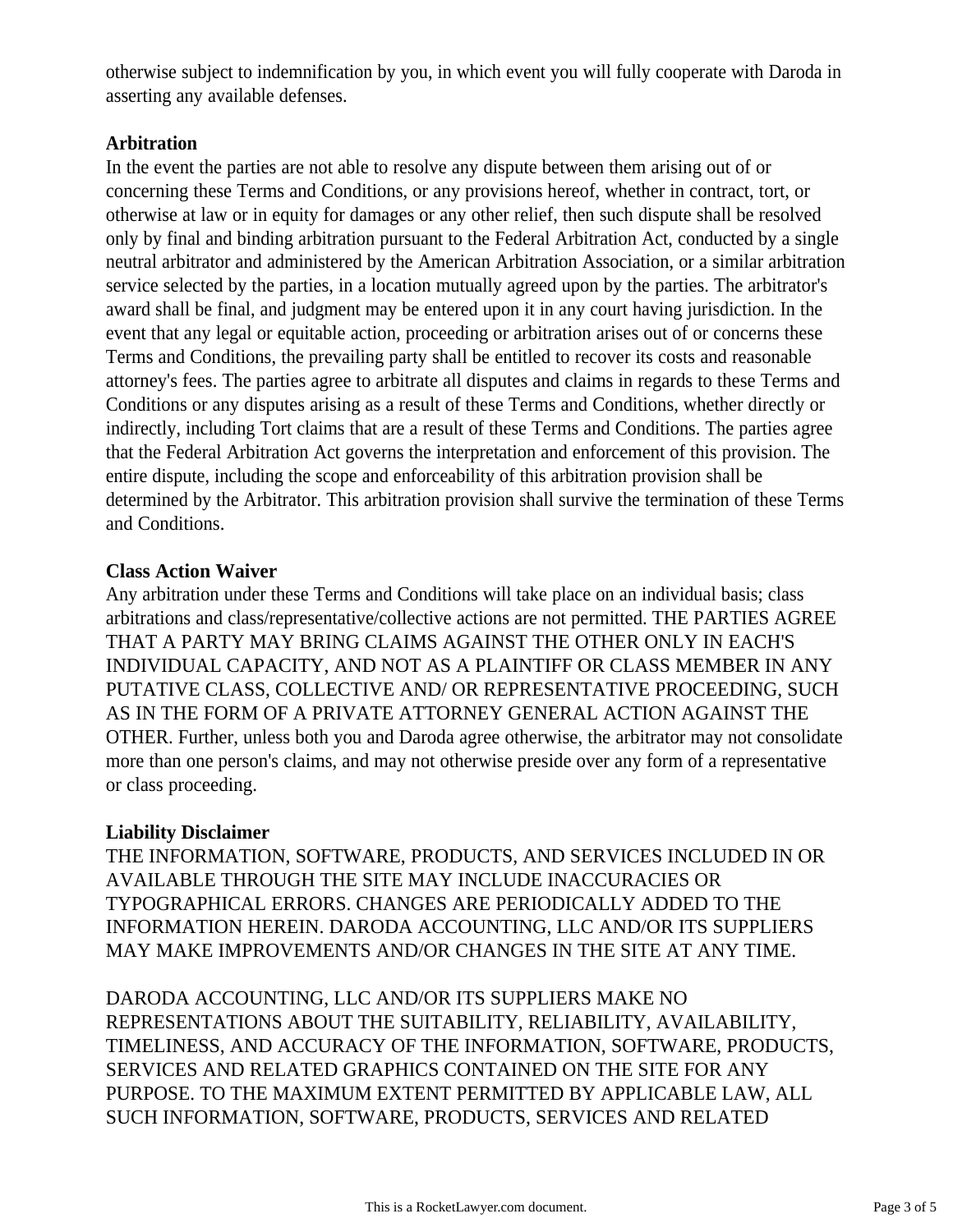GRAPHICS ARE PROVIDED "AS IS" WITHOUT WARRANTY OR CONDITION OF ANY KIND. DARODA ACCOUNTING, LLC AND/OR ITS SUPPLIERS HEREBY DISCLAIM ALL WARRANTIES AND CONDITIONS WITH REGARD TO THIS INFORMATION, SOFTWARE, PRODUCTS, SERVICES AND RELATED GRAPHICS, INCLUDING ALL IMPLIED WARRANTIES OR CONDITIONS OF MERCHANTABILITY, FITNESS FOR A PARTICULAR PURPOSE, TITLE AND NON-INFRINGEMENT.

TO THE MAXIMUM EXTENT PERMITTED BY APPLICABLE LAW, IN NO EVENT SHALL DARODA ACCOUNTING, LLC AND/OR ITS SUPPLIERS BE LIABLE FOR ANY DIRECT, INDIRECT, PUNITIVE, INCIDENTAL, SPECIAL, CONSEQUENTIAL DAMAGES OR ANY DAMAGES WHATSOEVER INCLUDING, WITHOUT LIMITATION, DAMAGES FOR LOSS OF USE, DATA OR PROFITS, ARISING OUT OF OR IN ANY WAY CONNECTED WITH THE USE OR PERFORMANCE OF THE SITE, WITH THE DELAY OR INABILITY TO USE THE SITE OR RELATED SERVICES, THE PROVISION OF OR FAILURE TO PROVIDE SERVICES, OR FOR ANY INFORMATION, SOFTWARE, PRODUCTS, SERVICES AND RELATED GRAPHICS OBTAINED THROUGH THE SITE, OR OTHERWISE ARISING OUT OF THE USE OF THE SITE, WHETHER BASED ON CONTRACT, TORT, NEGLIGENCE, STRICT LIABILITY OR OTHERWISE, EVEN IF DARODA ACCOUNTING, LLC OR ANY OF ITS SUPPLIERS HAS BEEN ADVISED OF THE POSSIBILITY OF DAMAGES. BECAUSE SOME STATES/JURISDICTIONS DO NOT ALLOW THE EXCLUSION OR LIMITATION OF LIABILITY FOR CONSEQUENTIAL OR INCIDENTAL DAMAGES, THE ABOVE LIMITATION MAY NOT APPLY TO YOU. IF YOU ARE DISSATISFIED WITH ANY PORTION OF THE SITE, OR WITH ANY OF THESE TERMS OF USE, YOUR SOLE AND EXCLUSIVE REMEDY IS TO DISCONTINUE USING THE SITE.

#### **Termination/Access Restriction**

Daroda reserves the right, in its sole discretion, to terminate your access to the Site and the related services or any portion thereof at any time, without notice. To the maximum extent permitted by law, this agreement is governed by the laws of the State of Wisconsin and you hereby consent to the exclusive jurisdiction and venue of courts in Wisconsin in all disputes arising out of or relating to the use of the Site. Use of the Site is unauthorized in any jurisdiction that does not give effect to all provisions of these Terms, including, without limitation, this section.

You agree that no joint venture, partnership, employment, or agency relationship exists between you and Daroda as a result of this agreement or use of the Site. Daroda's performance of this agreement is subject to existing laws and legal process, and nothing contained in this agreement is in derogation of Daroda's right to comply with governmental, court and law enforcement requests or requirements relating to your use of the Site or information provided to or gathered by Daroda with respect to such use. If any part of this agreement is determined to be invalid or unenforceable pursuant to applicable law including, but not limited to, the warranty disclaimers and liability limitations set forth above, then the invalid or unenforceable provision will be deemed superseded by a valid, enforceable provision that most closely matches the intent of the original provision and the remainder of the agreement shall continue in effect.